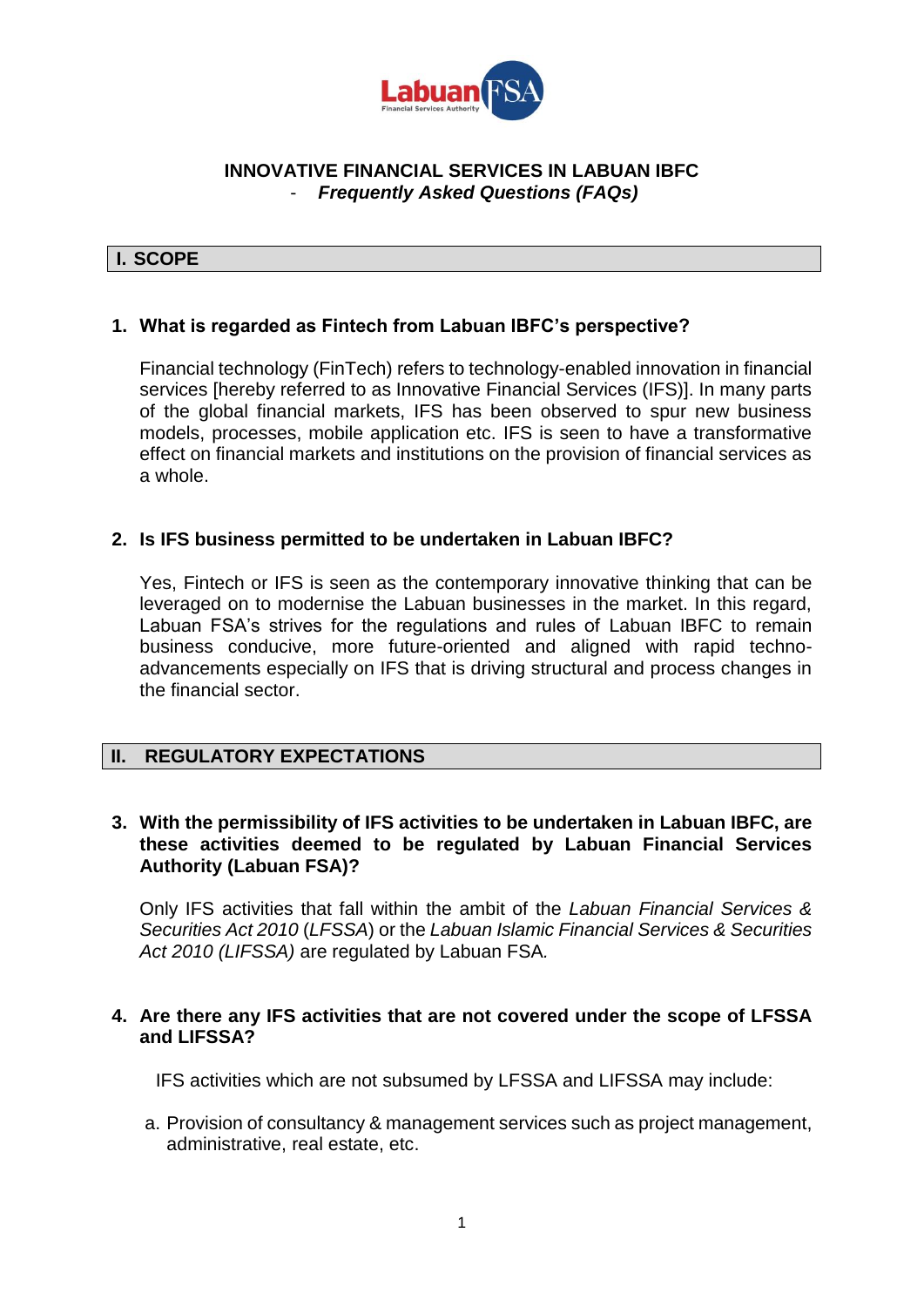

- b. Advisory experts as project specialist, trainer coaching or even industry specific coaching.
- c. International trading business whether as a general trader, importer/exporter, industrial and customised equipments, non-petroleum commodities or deal maker.
- d. Internet marketing which include e-commerce, web design and Search Engine Optimisation (SEO) specialist.
- e. Provision of backroom processing.

The above list of activities are not exhaustive but it provides indication of the types of activities that are not under LFSSA and LIFSSA. Labuan entities undertaking them must ensure compliance to the Anti-Money Laundering and Counter Financing of Terrorism (AML/CFT) Requirements issued by Bank Negara Malaysia (BNM) and Labuan FSA, and market conduct requirements to promote good market conduct practices via product transparency and disclosure as well as high standard of professionalism in their dealings with clients.

### **5. What is the level of cyber security expected by Labuan FSA for IFS providers?**

Labuan entities undertaking IFS are expected to have the necessary cyber resilience. This include strengthening their cyber security such as installation of firewalls, regular security scans or the selection and maintenance of password. The extent of such measures would be dependent on the vulnerability of their system setup and the risks posed by the IFS activities.

### **6. How relevant are Bank Negara Malaysia's AML/CFT requirements in respect of IFS activities in Labuan IBFC?**

As mentioned in Labuan FSA's circular on undertaking IFS in Labuan IBFC dated 26 June 2018, Labuan entities which intend to undertake IFS activities, particularly on the exchange of digital currencies either from or to fiat money, or from or to another digital currency, would also need to comply with the AML/CFT requirements under the *Guidelines on the Anti-Money Laundering and Counter Financing of Terrorism (AML/CFT) – Digital Currencies (Sector 6)* issued by BNM. The said Labuan entities are subjected to obligations as a reporting institution under the Anti-Money Laundering, Anti-Terrorism Financing and Proceeds of Unlawful Activities Act 2001.

## **7. How similar or different is Labuan IBFC's treatment or approach to IFS startups compared to other Asian markets?**

Labuan IBFC opt for a more market liberal approach for proposed IFS businesses. Labuan entities are allowed to undertake these businesses subject to them complying with the AML/CFT regulations and market conduct requirements, especially for those whose businesses are governed by LFSSA and LIFFSA.